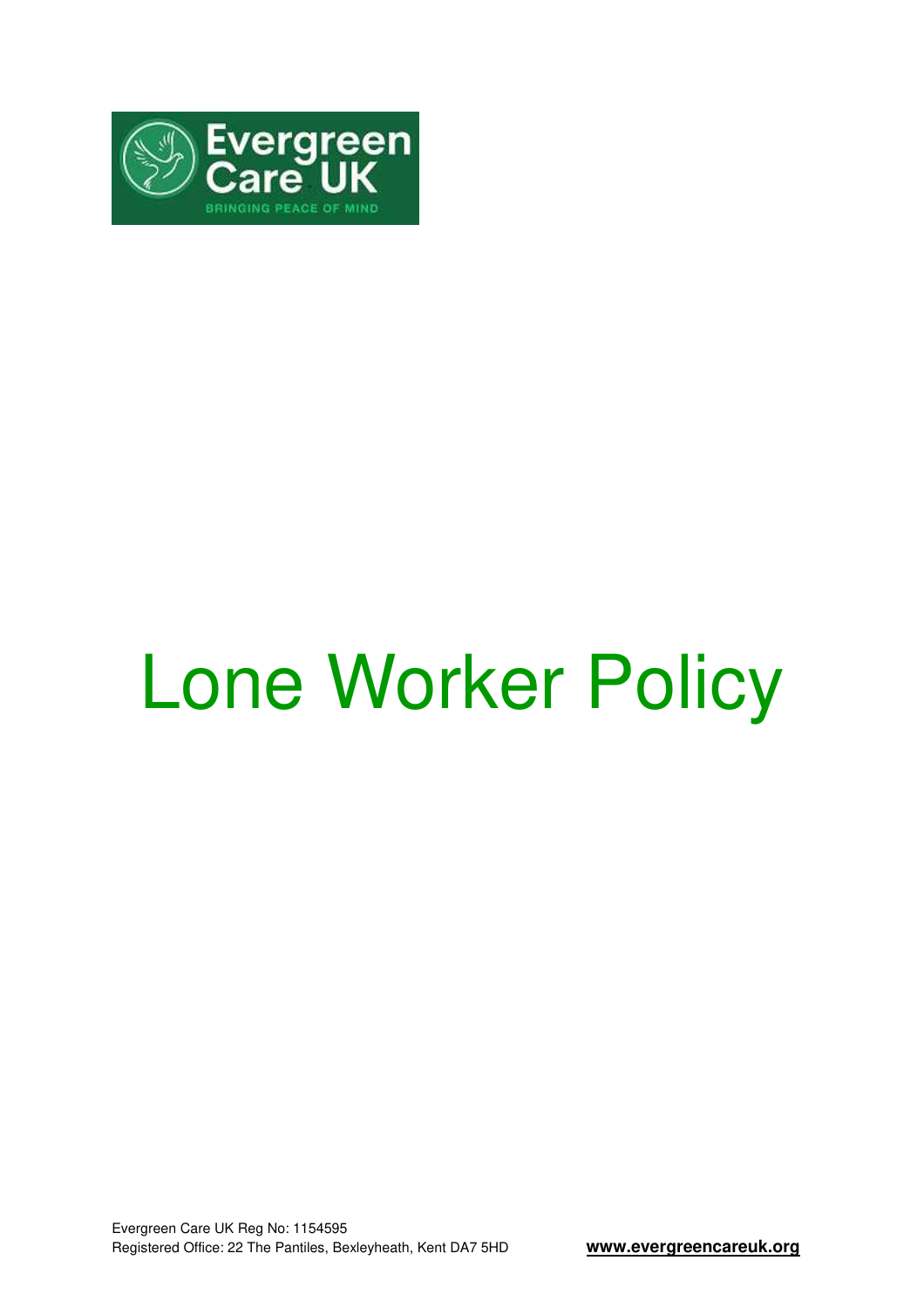# **A. INTRODUCTION**

Evergreen Care UK has a duty of care for its staff and volunteers and seeks to protect them from the risk associated with working alone when they are on duty and away from Evergreen's office.

Evergreen as an employer does not expect staff and volunteers to expose themselves to unnecessary risks in the course of their duties. The organisation will work with staff and volunteers to minimise risks and will support them if they leave a situation in which they feel at risk.

### **B. BASIC PRINCIPLES**

1. Evergreen must have details of each member of staff and volunteers telephone numbers (including mobile numbers).

2. Evergreen must have contact details of someone to contact in an emergency.

3. A Risk Assessment must be undertaken when lone working is being considered.

4. Never assume it won't happen to you.

### **C. LONE WORKING**

A risk assessment is undertaken with all clients prior to the service being provided.

The following are important factors for staff and volunteers when visiting clients.

Staff and volunteers must:

1. Ensure they have a means of communicating with the office or a reliable contact.

The office staff will know where Home Support Workers should be when they are undertaking Evergreen duties. In relation to the Befrienders the office does not know when they will be visiting clients and we ask that they ensure someone responsible knows the times they are visiting a client. They are able to telephone the office during office hours to say they are visiting a client if they do not have someone else to contact. Befrienders in this situation out of office hours are able to leave a message on the office telephone to say they are visiting a client. Staff and volunteers have a telephone number to call if they need support in an emergency, even out of office hours.

2. Ensure they have their personal belongings in their pocket and other items in a bag which sits close to their body with fastening innermost. Any cash to be kept out of sight.

3. Give some thought before arriving at a client's home as to what exit strategies could be used if feeling uncomfortable or threatened when entering someone's home such as ensuring they are situated between the client and the front door.

4. Conduct their own risk assessment on the door step before entering. If feeling at all uncomfortable or unsure, to make an excuse and leave. It is important to trust their instincts.

5. Be mindful of the fact that they are entering someone else's territory. Their presence may be unwanted and pose a threat.

Issue No: 1 January 2015 Issue No: 2 March 2017<br>Issue No: 3 August 2020 August 2020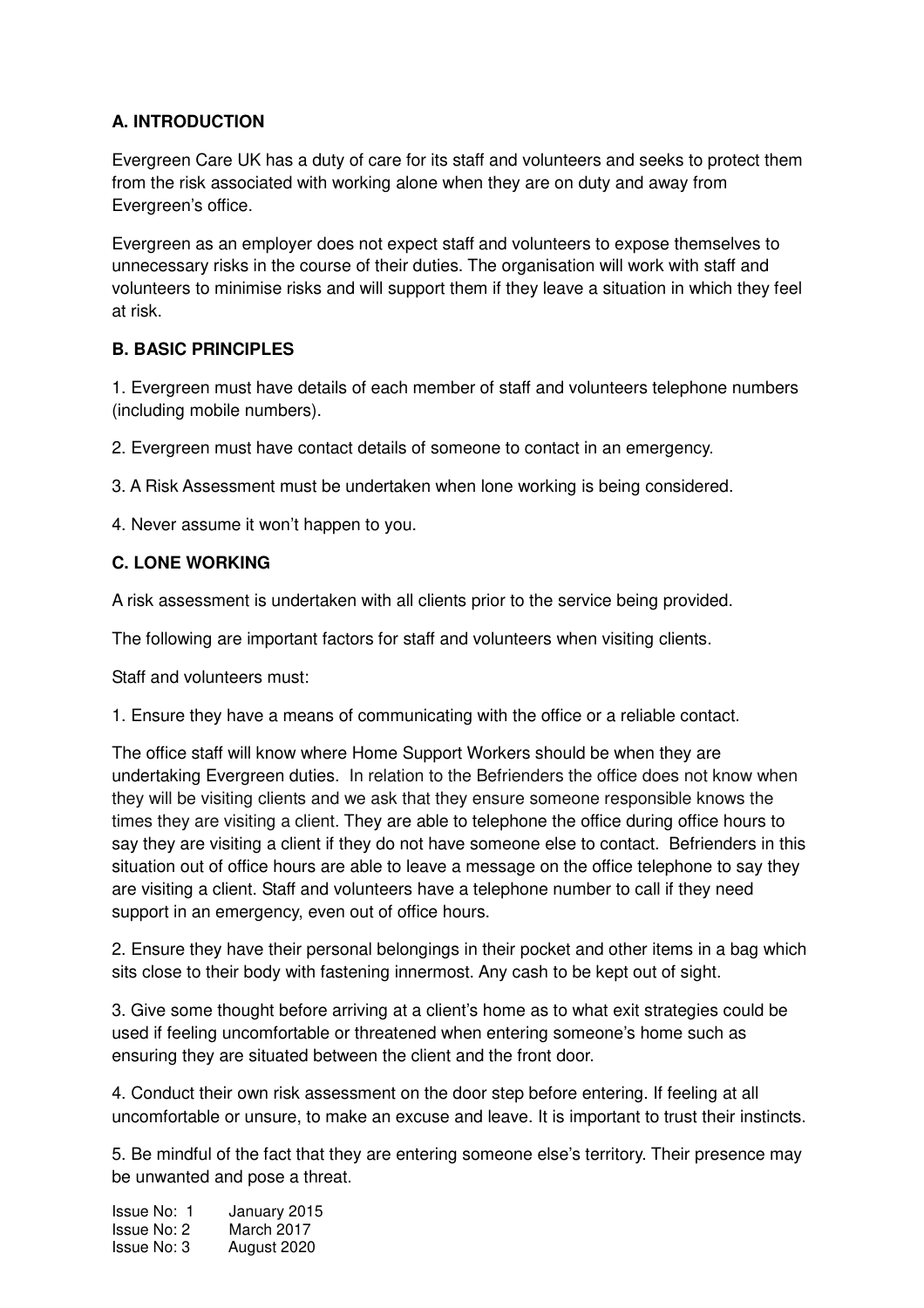6. When entering make a note of how the front door opens and closes so that a quick exit can take place if necessary.

# **D. SAFETY ON THE STREET**

Staff and volunteers must:

- 1. Plan journeys, perhaps using Google street view.
- 2. Look confident:

-stand tall and look as if they know what they are doing and where they are going.

-Be alert to what is going on around them.

-Do not wear a personal stereo.

-Ensure they have a working mobile phone with them.

3. Not take short cuts unless they are as safe as the longer way.

4. If passing higher risk areas, consider how to respond if feeling threatened.

3. If feeling that someone is following them trust their instincts and take action. As confidently as possible cross the road turning to see who is following. If still being followed, keep moving and head to a busy area and tell people what is happening. If necessary, the police to be called.

4. Keep their mind on surroundings avoiding distractions such as a mobile phone or headphones.

5. Seek to keep valuables in one safe place.

### **E. DEALING WITH AGGRESSION**

Staff and volunteers must adhere to the following:

1. Be aware of changes in the behaviour of the client or their relative/visitor.

2. Try to use their own communication skills to defuse a difficult situation early on, thinking about how tone, volume and body language can help to create a calming atmosphere.

3. If the client or their relative/visitor is getting angry try to remain calm. It is best not to meet aggression with aggression.

4. Avoid entering the aggressor's personal space or touching them, as this could make the aggressor feel threatened and can escalate the situation.

5. Beware of their own body language, adopting a neutral and non-threatening position to help create a calming atmosphere.

6. If the situation cannot be de-scaled get away from the aggressor.

Issue No: 1 January 2015 Issue No: 2 March 2017<br>Issue No: 3 August 2020 August 2020